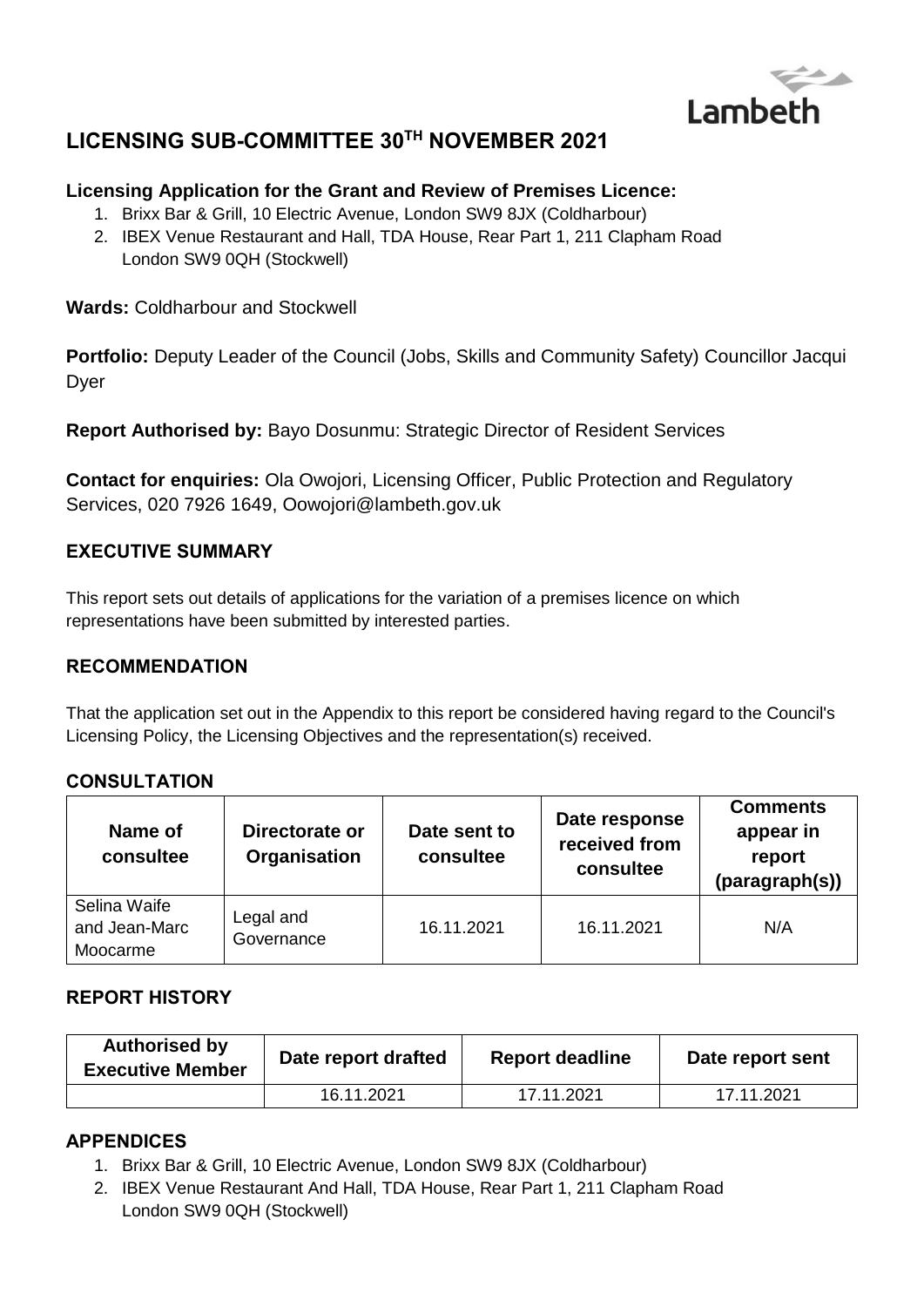# **1. CONTEXT**

- 1.1 A licence from the Council is required for the supply of alcohol, and regulated entertainment.
- 1.2 A person (including a business) may make an application for a new Premises Licence or a variation to an existing Premises Licence. Where representations are received a Licensing Sub-Committee must consider the application. The Sub-Committee, when considering such applications, shall carry out its function under the Licensing Act 2003 with a view to the Council's Licensing Policy, Statutory Guidance and promoting the licensing objectives.

# **2. PROPOSAL AND REASONS**

- 2.1 The Licensing Sub-Committee has responsibility for exercising the Council's powers in respect of the Licensing Act 2003. Determination by the Committee of the applications appended to this report is required because representation(s) to the application(s) have been received.
- 2.2 Details of the application(s) are set out in the Appendix to this report. All statutory consultation requirements have been complied with by the applicant(s) as set out in paragraph 3 below. The results of consultation are reported in the appendices relating to each application. Public notice has been given in accordance with the requirements of the Licensing Act 2003.
- 2.3 The applicants and persons making representations have been invited to attend the meeting.
- 2.4 The fees for premises and personal licences are prescribed within the Licensing Act 2003; in the case of Premises Licences, the fees are based on the business rate of the premises.

## **3. CONSULTATION REQUIREMENTS**

- 3.1 The Licensing Act 2003 requires applicants for licences to consult and submit relevant documentation to the Responsible Authorities as follows:
	- a. Fire Authority;
	- b. Health & Safety Section;
	- c. Noise Service;
	- d. Police;
	- e. Social Services;
	- f. Home Office
	- g. Town Planning; and,
	- h. Trading Standards.
- 3.2 Applicants are also required to advertise the application by displaying public notices on or near the premises and by advertising the application in a local newspaper available in the vicinity of premises. An applicant's' failure to comply with all of the above consultation requirements would invalidate the application. All applications set out in the appendix of this report have complied with the consultation requirements.

#### **4. FINANCE**

4.1 There are no direct financial implications arising from this report.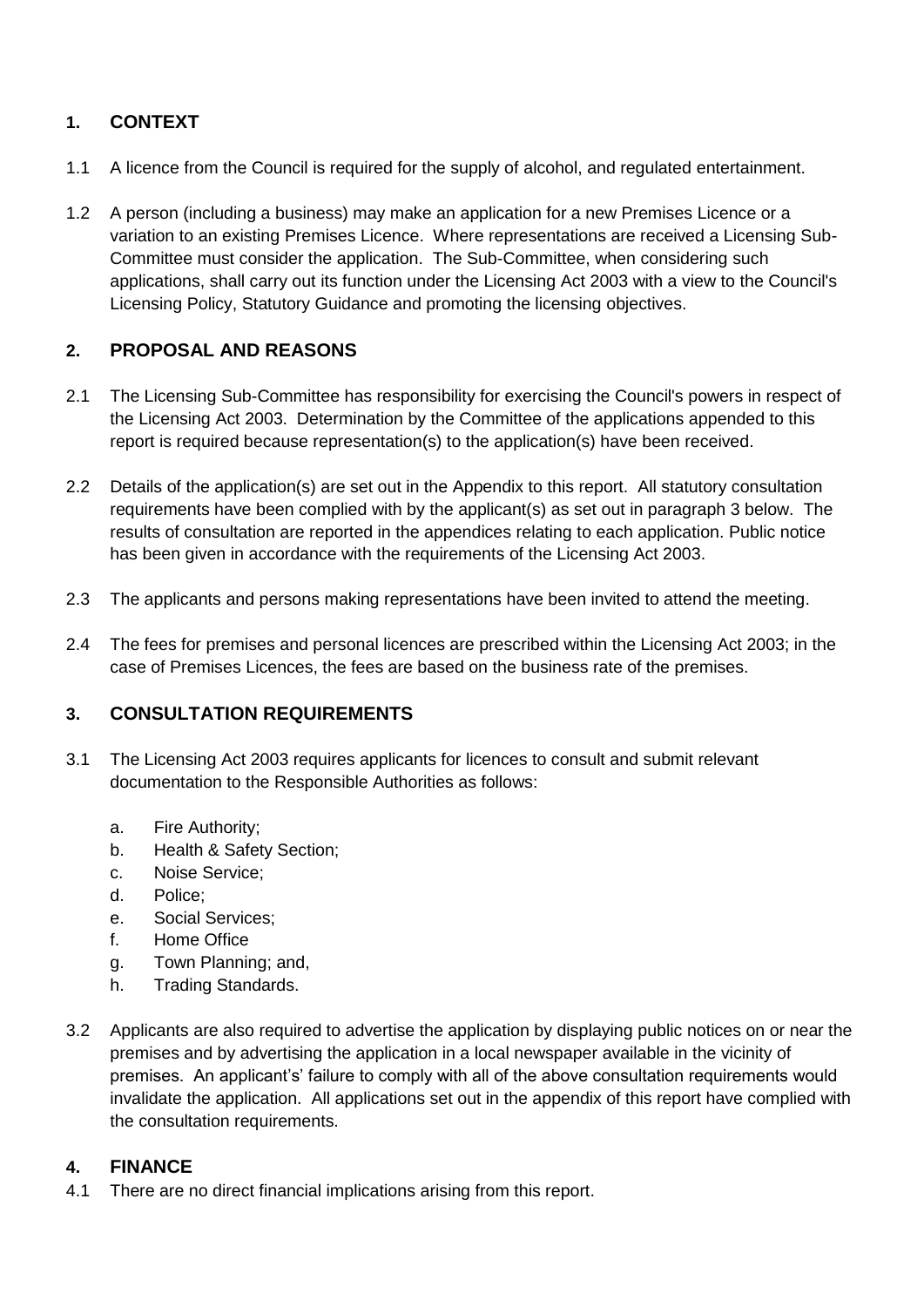## **5. LEGAL AND DEMOCRACY**

- 5.1 The licensing of premises for the supply of alcohol, regulated entertainment and late night refreshment fall within the provisions of the Licensing Act 2003.
- 5.2 When considering licence applications the Sub-Committee shall carry out its function with a view to the Council's Licensing Policy, Statutory Guidance and promoting the licensing objectives. The Licensing Objectives are:
	- a. the prevention of crime and disorder;
	- b. Public safety;
	- c. the prevention of public nuisance; and,
	- d. the protection of children from harm.
- 5.3 The Sub-Committee must ensure that all licensing decisions have:
	- a. a direct relationship to the promotion of one or more of the 4 licensing objectives;
	- b. regard to the statement of licensing policy;
	- c. regard to the Secretary of State's Guidance; and,
	- d. there must not be a 'blanket policy' to the extent that it is applied so rigidly that an exercise of discretion in each individual case is precluded.

Applications must be considered with regard to the principles of fair process and the Human Rights Act.

- 5.4 The purpose of Lambeth's Statement of Licensing Policy is to make clear to applicants and relevant representatives the considerations that will be taken into account when determining applications. It is also intended to guide the Licensing Committee when considering licensing applications; however the Licensing Committee must consider each application on its own merit and only allow exceptions to its own policy where the circumstances of the application justify it.
- 5.5 Subject to both the Council's Statement of Licensing Policy and Statutory Guidance having been properly considered a Sub Committee may depart from them if there are good reasons for doing so. Full reasons must be given and Sub Committees should be aware that such departures could give rise to an appeal or judicial review.
- 5.6 The Statutory Guidance, Chapter 10, states that only necessary, proportionate conditions, which promote one or more of the licensing objectives, should be attached to the licence if it is granted (paragraph 10.11). The Licensing Authority may therefore only impose such conditions as are necessary to promote the licensing objectives arising out of the consideration of the representations (paragraph 10.11), and should avoid straying into undisputed areas (paragraph 9.24). Statutory Guidance also states that the pool of conditions that are supplied by the Secretary of State should not be applied universally irrespective of particular circumstances, but may be used as examples that can be tailored to suit individual premises and particular situations.
- 5.7 When considering an application for the variation of an existing licence only the variation is subject to determination. No changes can be made to a licence or the conditions attached unless they are subject to the variation application.
- 5.8 Members are advised that when considering applications to vary an existing licence the following options are available to them by virtue of the Licensing Act 2003, Part 3, Section 35, paragraphs 3 and 4.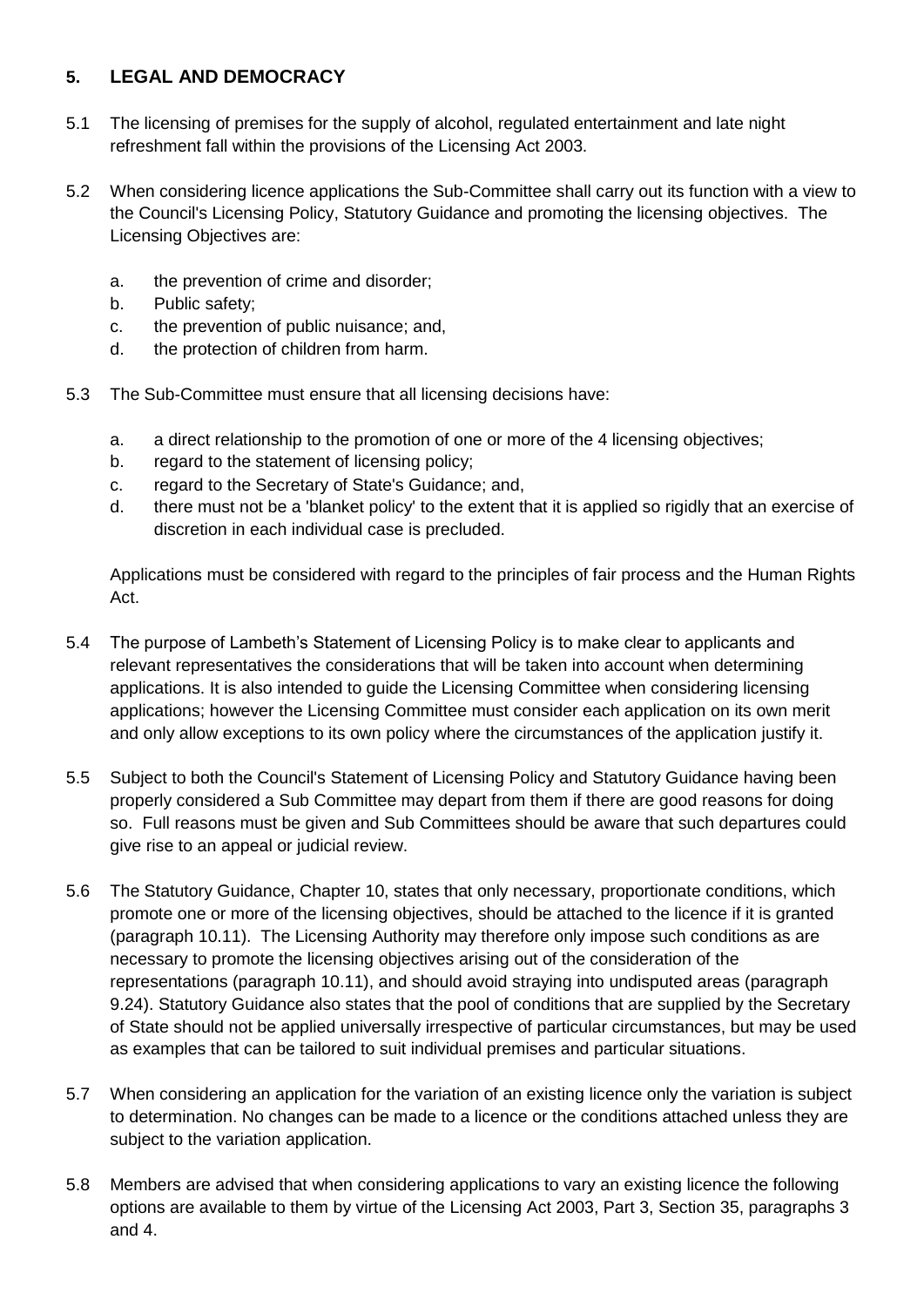- 5.9 Where relevant representations are made, the authority must having regard to the representations – take such steps (if any), as it considers necessary for the promotion of the licensing objectives. The steps are:
	- a. modify the conditions of the licence (conditions are deemed to be modified if any are altered, omitted or any new condition added); or,
	- b. reject the whole or part of the application

If neither of these steps are taken, the application must be granted.

- 5.10 Members are advised that when considering applications for a new Premises Licence the following options are available to them by virtue of the Licensing Act 2003, Chapter 17, Part 3, Section 18 paragraph 4.
- 5.11 Where relevant representations are made, the authority must having regard to the representations, take such steps (if any), as it considers necessary for the promotion of the licensing objectives. The steps are:
	- a. to grant the licence subject to:
		- i. the conditions mentioned in subsection (2)(a) modified to such extent as the authority considers necessary for the promotion of the licensing objectives, and
		- ii. any condition which must under section 19, 20 or 21 be included in the licence;
	- b. to exclude from the scope of the license any of the licensable activities to which the application relates;
	- c. to refuse to specify a person in the licence as the premises supervisor; or,
	- d. to reject the application.
- 5.12 When determining an application for a review of a premises licence members may take any of the following steps they consider necessary to promote the licensing objectives:
	- a. to modify the conditions of the licence;
	- b. to exclude a licensable activity from the scope of the licence;
	- c. to remove the designated premises supervisor;
	- d. to suspend the licence for a period not exceeding three months;
	- e. to revoke the licence; or,
	- f. to take no action.
- 5.13 It is considered inappropriate for officers involved in the administration of applications to make recommendations. However officers from the Responsible Authorities may request conditions be imposed on a licence and make recommendations with regard to the licensing objectives.
- 5.14 In accordance with the provisions of Part 1 of Schedule 5 of the Act, where a Licensing Authority rejects an application for a new premises licence or refuses (in whole or in part) an application to vary a premises licence the applicant may appeal the decision.
- 5.15 Where the Licensing Authority grants an application for a new premises licence the premises licence holder can appeal any decision to impose conditions on the premises licence, to exclude a licensable activity from the scope of the premises licence or to refuse to specify a named individual as the Designated Premises Supervisor.